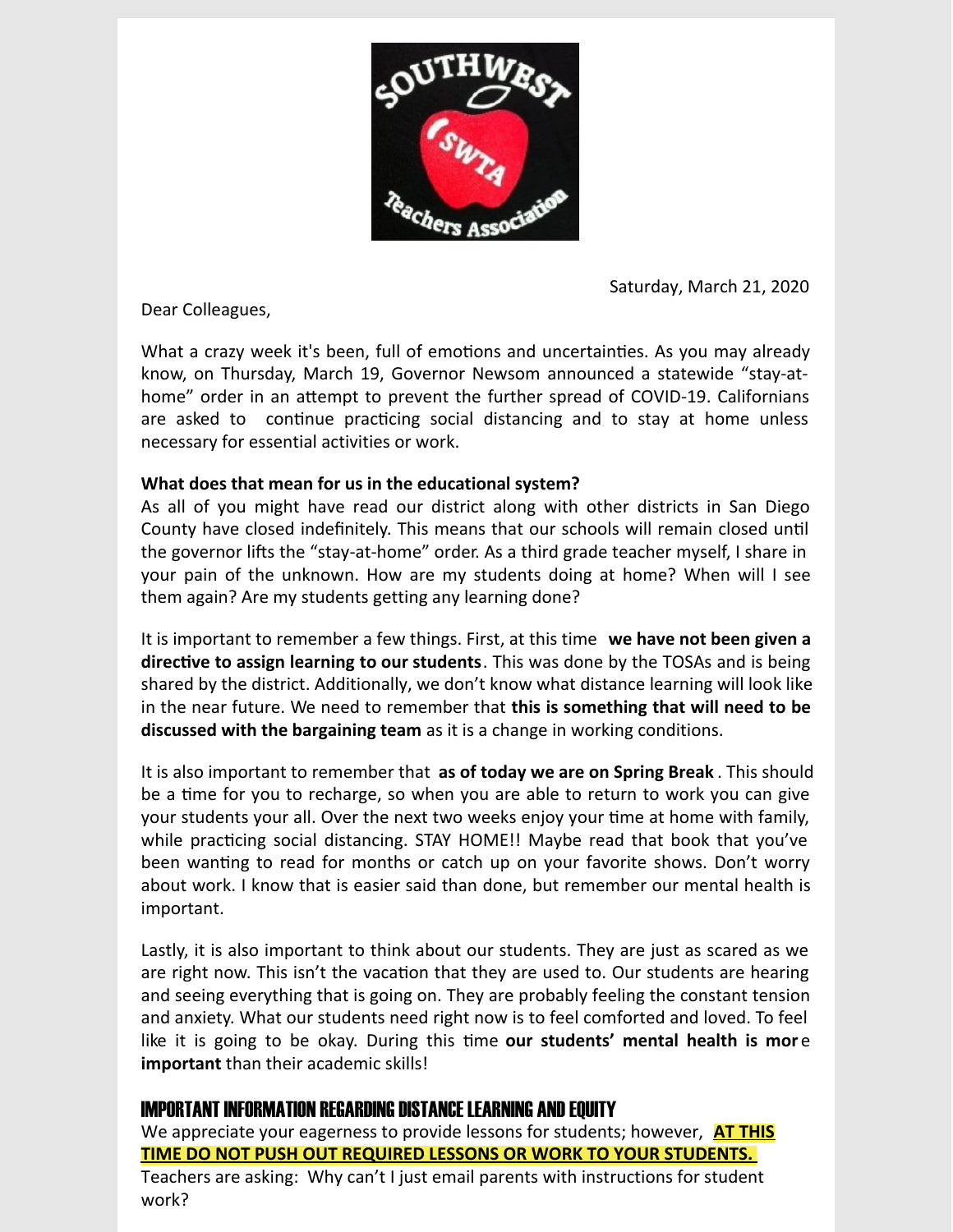ANSWER: Please be patient and refer parents to optional work provided by SBUSD **Click [HERE](https://ca01000811.schoolwires.net/Domain/1352)**

Keep in mind that school districts statewide must abide by the LEGAL guidelines that are currently being defined legislatively and approved by the Governor. Yesterday, Senate Bill 117 unanimously passed by the legislature will soon be signed by the Governor. Furthermore, our SBUSD students are diverse. Factors under consideration as we move forward with "REQUIRED" lessons/work/projects include, but are not limited to the following:

- Access to the internet
- Access to a computer
- Access for English Language Learners
- Access for our Students with Special Needs
- Access to materials

## **FI FCTIONS**

Earlier this week the SWTA Executive team held a special board meeting at which time they voted to suspend the current elections until further notice. We will resume the elections when we return to work.

## BARGAINING UPDATE AS OF THURSDAY, MARCH 19, 2020 @ 6PM

Bargaining Chair, Brenda Robles, CTA staff, Helen Farias and myself held a teleconference with SBUSD's bargaining team on Thursday to further discuss the MOU-COVID-19 ensuring the safety and health of our unit members, clarifying leave provisions, as well as expectations regarding distance learning. Additionally, we sought clarification of the district's communication (sent via email) regarding Government Code 3100, which declares public sector employees are designated disaster workers.

As of today, the district was not willing agree to an MOU; however, the District did confirm the following:

- SWTA members were not asked to do any work this week (3/16-3/20)
- There are no plans of having unit members come in to work.
- Districts including SBUSD are focused on the ensuring the following:
	- Continuing opportunities for student learning, to the highest degree possible
	- Ensuring students are fed
	- Supporting families-child care
	- Continuing to pay employees
- Learning in the state of California will continue even after school closures. Do we know the role of teachers at this time? No, we don't.
- If a member had requested a leave for this week  $(3/16-3/20)$  prior to the state of emergency, the district is granting and approving the removal of any of those leaves.
- Unit members' compensation and benefits will not be reduced during the school closure period as the District is still receiving ADA

We will teleconference again next T**uesday, March 24th** and expect further clarification, and are hopeful we can reach agreement on a short term MOU addressing specific concerns around distance learning and working during the COVID